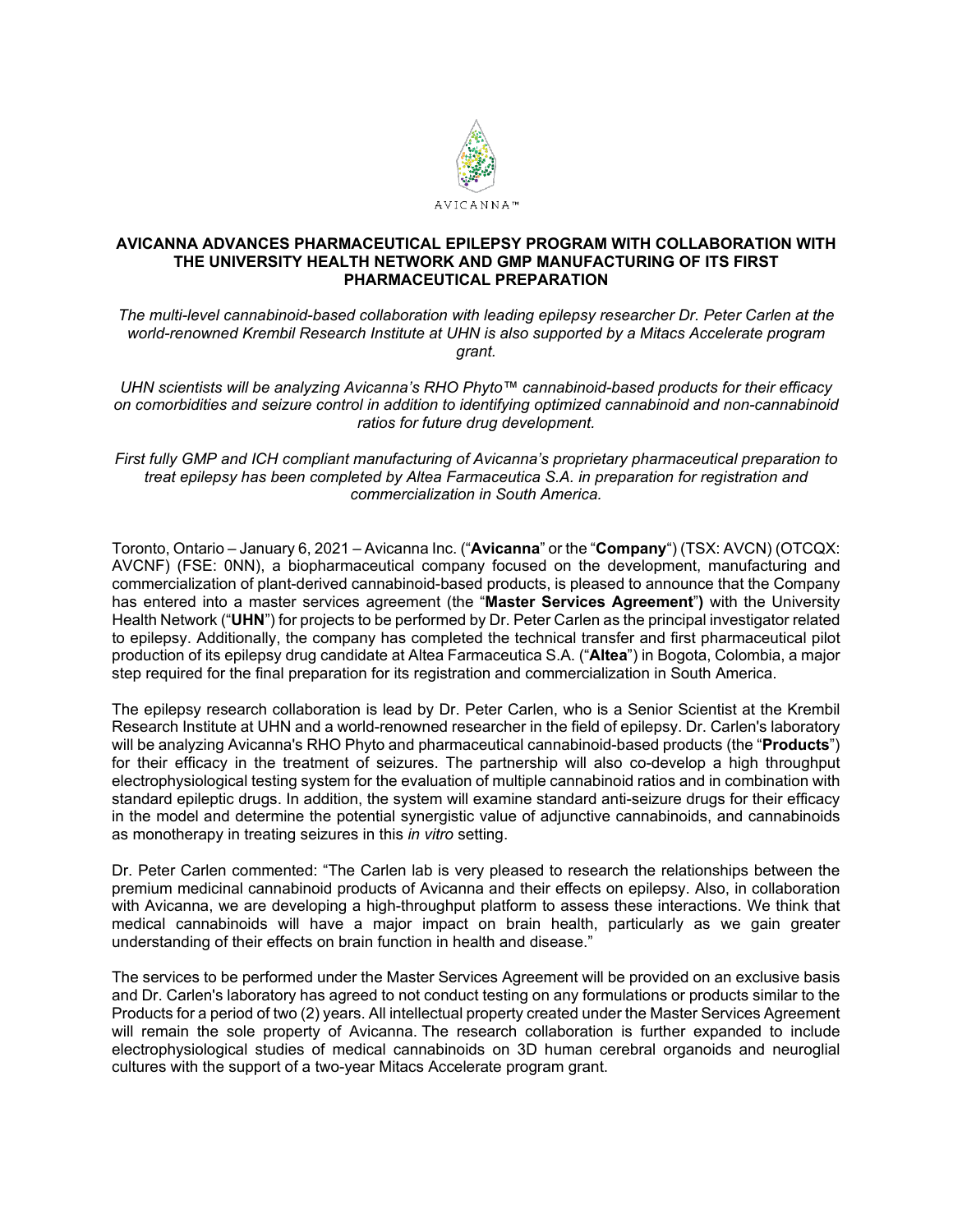Avicanna also completed its first pharmaceutical level production of its first epilepsy drug candidate under GMP and ICH guidelines which are necessary for sanitary drug registration. The formulation developed by Avicanna includes active pharmaceutical ingredients which are cannabinoids produced by Avicanna's subsidiary Santa Marta Golden Hemp S.A.S. The final GMP manufacturing took place at Avicanna's exclusive manufacturing partner's, Altea's, facility in Bogota, which is a Health Canada and ANVISA (Brazil) approved GMP facility. The completion of this pharmaceutical production now allows Avicanna to proceed with drug registrations for epilepsy across several markets in South America including Colombia and Brazil.

Aras Azadian, CEO of Avicanna, commented: "We are pleased to demonstrate our dedication to worldclass research and to take this stride in our epilepsy research program with a leading Canadian research institute and Dr. Carlen. This multi-level partnership will help to further study our current medical cannabis and pharmaceutical products, and will support the development and increase the depth of our pharmaceutical pipeline. Additionally, the completion of our first pharmaceutical production marks a milestone event in our drug development plans and highlights our capabilities to scale our drug formulations from bench top to industrial manufacturing."

# **About the Krembil Research Institute at UHN**

The Krembil Research Institute at Toronto Western Hospital at UHN is home to one of the world's largest and most comprehensive teams of physicians and scientists uniquely working hand-in-hand to prevent and confront problems of the brain and spine. One in three Canadians will experience a brain-related condition such as Parkinson's, Alzheimer's or Stroke in their lifetime. Through state-of-the-art patient care and advanced research, we are working relentlessly toward finding new treatments and cures.

# **About Mitacs**

Mitacs is a not-for-profit organization that fosters growth and innovation in Canada by solving business challenges with research solutions from academic institutions. Mitacs is funded by the Government of Canada, the Government of Alberta, the Government of British Columbia, Research Manitoba, the Government of New Brunswick, the Government of Newfoundland and Labrador, the Government of Nova Scotia, the Government of Ontario, Innovation PEI, the Government of Quebec, and the Government of Saskatchewan.

## **About Avicanna Inc.**

Avicanna is a diversified and vertically integrated Canadian biopharmaceutical company focused on the research, development, and commercialization of plant-derived cannabinoid-based products for the global consumer, medical, and pharmaceutical market segments.

Avicanna is an established leader in cannabinoid research and development, which it primarily conducts at its R&D headquarters in the Johnson & Johnson Innovation Centre, JLABS @ Toronto, Canada and in collaboration with leading Canadian academic and medical institutions. In addition to its developing pharmaceutical pipeline, Avicanna's team of experts have developed and commercialized several industry leading product lines, including:

- Pura Earth™ or Pura H&W™: an advanced and clinically tested line of CBD consumer dermacosmetic products; and,
- RHO Phyto™: an advanced line of medical cannabis products containing varying ratios of CBD and THC currently available nation-wide across Canada in partnership with Medical Cannabis by Shoppers™, a subsidiary of Shoppers Drug Mart. RHO Phyto is the first strictly medical formulary of advanced "Cannabis 2.0" products, containing oils, sprays, capsules, creams, and gels, all 2 developed with scientific rigour, manufactured under GMP standards and supported by pre-clinical data.